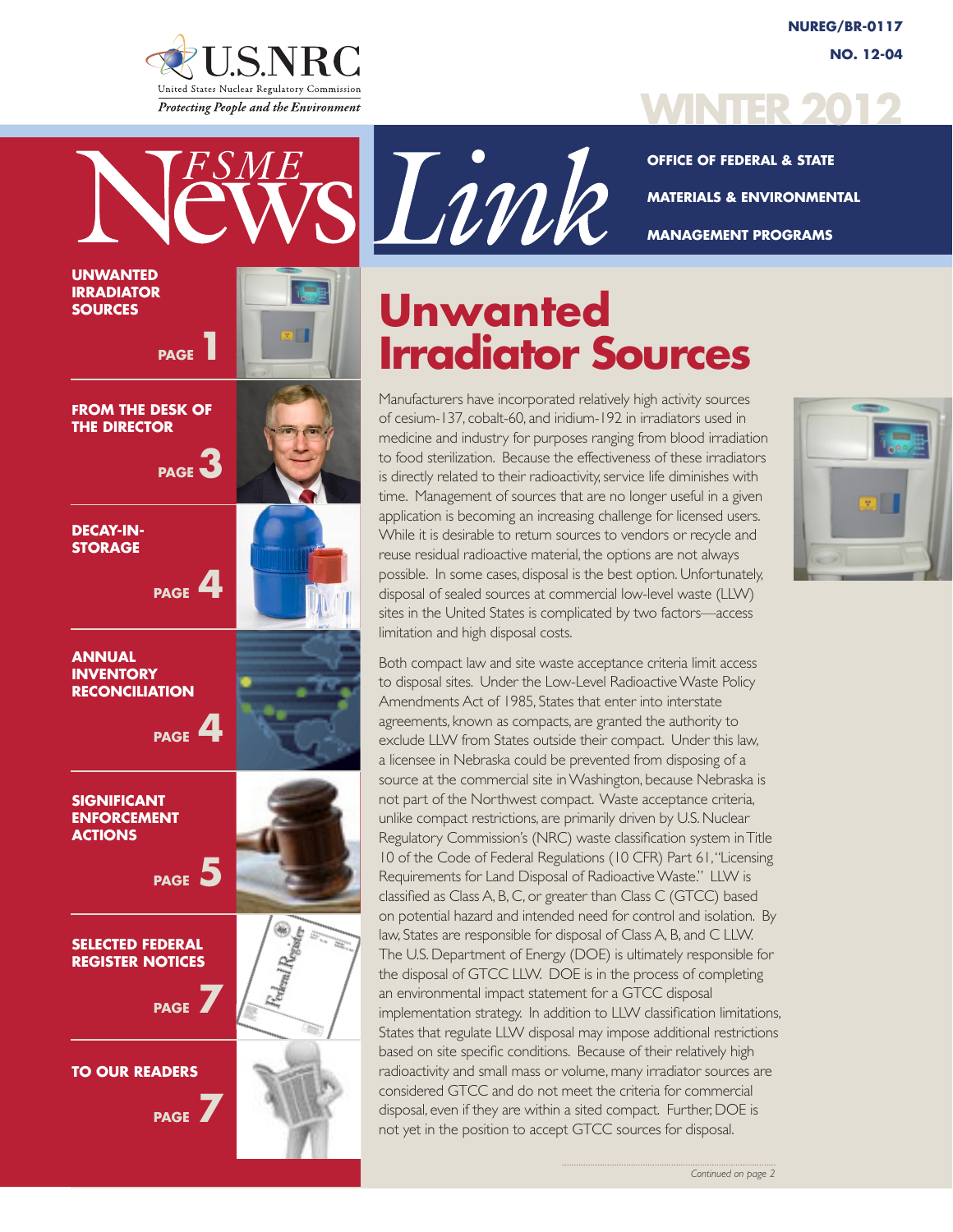







In cases in which irradiator sources do meet LLW disposal site waste acceptance criteria and are allowed by the host compact and State, disposal cost rates are likely to be high. Disposal cost rates are typically based on a complex formula that accounts for size, radioactivity, dose rate, and handling and processing challenges. Though physically small, the other factors used in setting disposal rates can result in disposal cost for an individual source to total tens of thousands of dollars. In addition, the cost of leasing certified packages, which are required for higher-activity shipments, can typically range in the tens to hundreds of thousands of dollars.

**WINTER 2012**

One potential relief for licensees may be the Global Threat Reduction Initiative OffSite Source Recovery Project (GTRI/OSRP), which is part of DOE's National Nuclear Security Administration (NNSA). This program is designed to identify and manage radioactive sealed sources that would represent a security threat if used in a radiological dispersal device (commonly referred to as a "dirty bomb"). These include Categories 1 and 2 quantities of radioactive sources listed in the International Atomic Energy Agency's "Code of Conduct on the Safety and Security of Radioactive Sources" (code of conduct), as well as aggregations of lower activity sources. The Categories 1 and 2 quantities of radioactive sources listed in the code of conduct are considered the most risk-significant and have been the focus of Federal and State efforts to place tighter controls for security. Disused and unwanted medical and industrial sources should be registered through the GTRI/OSRP secure Web site, http://www.osrp.lanl.gov. Information on disused sources that do not qualify for recovery by GTRI/OSRP is shared with the Conference of Radiation Control Program Directors (CRCPD) Source Collection and Threat Reduction (SCATR) Project. NNSA/GTRI funds the SCATR Project, but it is administered by CRCPD. SCATR helps licensees use commercially available disposal options and may, in certain cases, offer financial assistance as needed to generators that participate in the SCATR program. In addition, the NRC funds the CRCPD's Orphan Source Project which complements other efforts and focuses exclusively on orphan sources.

The GTRI and CRCPD projects have been effective in reducing the threat posed by disused and unwanted sources. Also, current Federal and State regulations and inspection programs provide assurance that these disused sources remain secure while in long-term storage. However, more efforts are needed to comprehensively and sustainably address this national security challenge since disposal is considered the most secure management approach. Several efforts are underway at both the U.S. Federal Government interagency level and at the State and compact level to expand options for addressing these industrial and medical sources in the interest of national security. The NRC is very engaged in these efforts. All parties acknowledge that there is not one solution, nor can one State, compact or agency solve this problem alone. Furthermore, sustainable and comprehensible solutions will need to address both front-end and end-of-life management of sealed sources.

In the United States, beneficial use of medical and industrial sources, while vital, lends itself to significant challenges regarding the end-of-life management of these sources. Such management ultimately requires the cooperation of a number of entities at both the State and Federal level. The NRC remains committed to working with NNSA, CRCPD, compacts and other interested parties in finding solutions to this important national security issue. Details regarding the disposal challenges, as identified above, are found in the Interagency's 2010 Radiation Source Protection and Security Task Force (task force) report to the President and Congress at http://www.nrc.gov/security/byproduct/2010-task-force-report.pdf. The task force activities have been the primary vehicle for advancing issues related to the domestic security of radioactive sources from potential terrorist threats. Since the task force provides a report to the President and Congress every 4 years, per legislative mandate, the task force will provide a status update on source recovery and disposition in 2014.

(Contact: James Shaffner, FSME, 301-415-5496 or James.Shaffner@nrc.gov or Kim Lukes, FSME, 301-415-670 or Kim.Lukes@nrc.gov)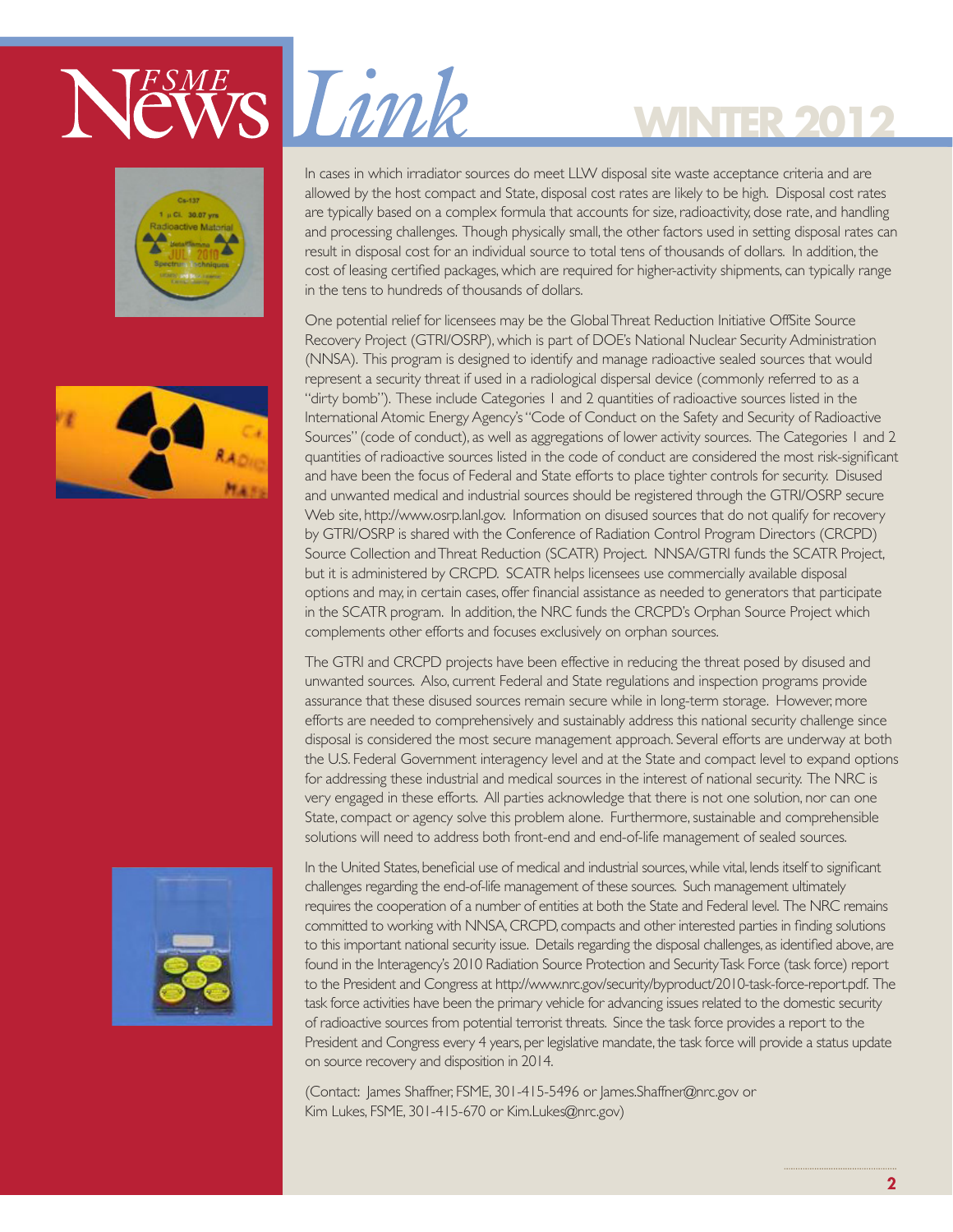# **WINTER 2012**



### **FROM THE DESK OF THE DIRECTOR**

It is hard to believe that a year has already passed since I assumed the role of FSME Director. In recognition of the success that the office had in fiscal year 2012, I would like to use this column to reflect upon some of our major achievements.

Starting with nuclear byproduct materials, staff in our Divisions of Materials Safety and State Agreements (DMSSA) and Program Planning/Budgeting and Program Analysis spent much of fiscal year 2012 working with States to complete efforts to deploy the Web-based licensing (WBL) system component of the Integrated Source Management Portfolio. The WBL provides an integrated system for management of radioactive materials licensing and inspection activities with Internet access to support flexible use by the NRC and Agreement States. Looking forward, we will integrate the final component of the portfolio, the license verification system, in the near future. DMSSA also developed recommendations on regulatory changes for permanent implant brachytherapy programs that will be incorporated into the ongoing 10 CFR Part 35, "Medical Use of Byproduct Material," expanded medical rulemaking effort.

Collaborative working groups on regulatory initiatives and outreach efforts have been the focus of our Division of Intergovernmental Liaison and Rulemaking (DILR). Numerous important rulemakings were proposed or finalized that will lead to regulatory changes affecting general licensees, distributors of source material, and spent fuel licensees and vendors, among others. A paper providing recommendations on the path forward for 10 CFR Part 20, "Standards for Protection Against Radiation," was sent to the Commission. Additionally, DILR has been tasked to develop a Tribal Policy Statement. Several Tribal outreach initiatives have taken place and additional opportunities are planned to receive feedback, which will allow us to formulate a more informed policy statement for the Commission's consideration.

Moving on to the decommissioning and waste arena, our Division of Waste Management and Environmental Protection (DWMEP) staff issued a final policy statement on volume reduction and low-level radioactive waste. DWMEP also issued the Nuclear Fuel Services Final Environmental Assessment and Final Technical Evaluation Reports for Savannah Site's River F Area Tank Farm and the West Valley Melter. In addition, DWMEP staff successfully terminated the University of Arizona's research and test reactor license; resolved policy and technical issues related to the Shallow Land Disposal Area; and engaged stakeholders on low-level waste topics related to the ongoing 10 CFR Part 61, "Licensing Requirements for Land Disposal of Radioactive Waste," rulemaking effort.

Recognizing the importance of maintaining a highly skilled workforce, FSME continued to provide training opportunities for our co-regulators in the Agreement States. In fact, a total of 453 Agreement State students attended the 40 training courses hosted by the NRC over the past fiscal year. FSME also continued extensive education and outreach efforts on safety culture. Finally, with regional and State assistance, we completed all of this year's Integrated Materials Performance Evaluation Program reviews to evaluate the technical adequacy and consistency of NRC and Agreement State materials programs.

As FSME transitions into fiscal year 2013, we remain committed to seek and maintain strong partnerships with our program stakeholders under a common goal of ensuring safety, security, and protection of the environment.

Mark CV

Mark Satorius, Director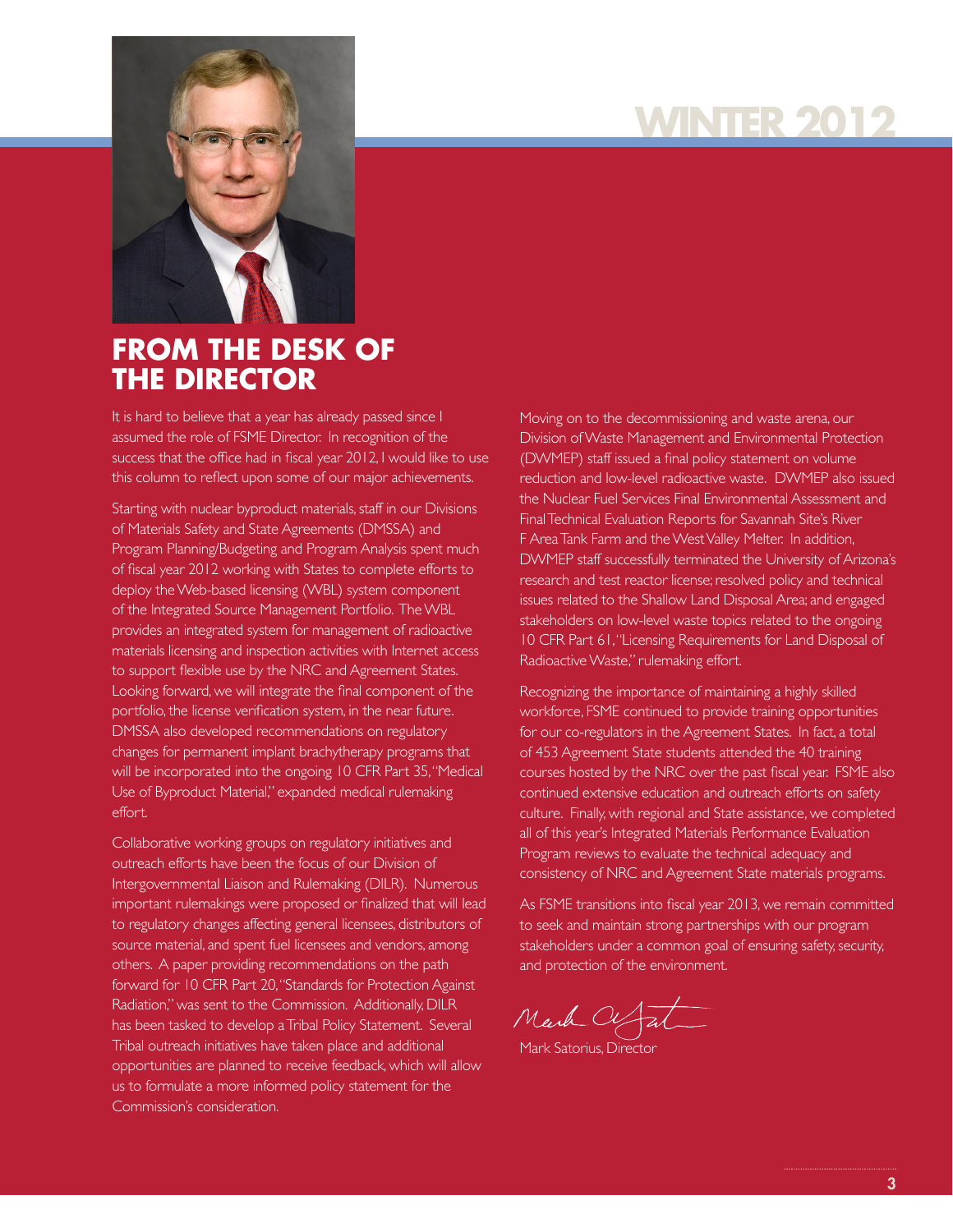

# **WINTER 2012**



### **DECAY-IN-STORAGE**

The Energy Policy Act of 2005 gave the NRC regulatory authority over certain naturally occurring and accelerator-produced radioactive material (NARM). Since August 7, 2009, all Federal agencies and Federally-recognized Indian Tribes and persons who possess NARM in non-Agreement States and U.S. Territories have been required to comply with NRC regulations.

For NRC medical use licensees, the regulation in 10 CFR 35.92, "Decay-in-Storage," states that a licensee may hold byproduct material with a physical half-life of less than or equal to 120 days for decay-in-storage without regard to its radioactivity if it meets certain conditions. For nonmedical use licensees, the same requirements for decay-in-storage are specified in a standard license condition.

The physical half-life for some NARM radionuclides commonly used by medical licensees is more than 120 days. For example, the physical half-life for cobalt-57 is 272 days, gadolinium-153 is 242 days, and germanium-68 is 271 days. The NRC regulations do not permit disposal of these radionuclides by decay-in-storage. Permissible methods of disposal of these sources are specified in 10 CFR Part 20, Subpart K, "Waste Disposal." Typically, these sources are transferred to an authorized recipient, such as the original source vendor or a waste processor.

A licensed radioactive source that has decayed to a quantity less than the amount listed in 10 CFR 30.71, "Schedule B," may not be considered an exempted quantity for purposes of disposal.<br>— The exemptions in 10 CFR 30.18(a), "Exempt Quantities," do not apply to a radioactive source that was subject to licensing at the time it was acquired.

(Contact: Sandra Gabriel, FSME, 301-801-3889, Sandra.Gabriel@nrc.gov or Michael Fuller, 301-415-0520, FSME, Michael.Fuller@nrc.gov)

### **ANNUAL INVENTORY RECONCILIATION**

**It's that time of the year again!** The time to reconcile source inventories in the National Source Tracking System (NSTS) has arrived. You can reconcile your source inventory in the NSTS as early as January 1, 2013. The reconciliation must be completed by January 31, 2013. The annual inventory reconciliation (AIR) packages will be mailed out for each license in NSTS with an "active" source in the NSTS inventory. An "active" source is a source that is at or above Category 2 thresholds.

Inventories and instructions will be mailed out in large white envelopes at the end of December and the first week of January. If you do not receive an inventory package by January 10, 2013, please contact the NSTS Help Desk to request one at 1-877-671-6787 or e–mail at NSTSHelp@nrc.gov.

What can you do now to prepare? You can log into the NSTS and review your current inventory to ensure that all of the information is correct. If there are any issues, you may contact the NSTS help desk for assistance in resolving them. This will ensure timely completion of your AIR.

(Contact: Michelle Killian, FSME, 301-415-6711 or Michelle.Killian@nrc.gov)

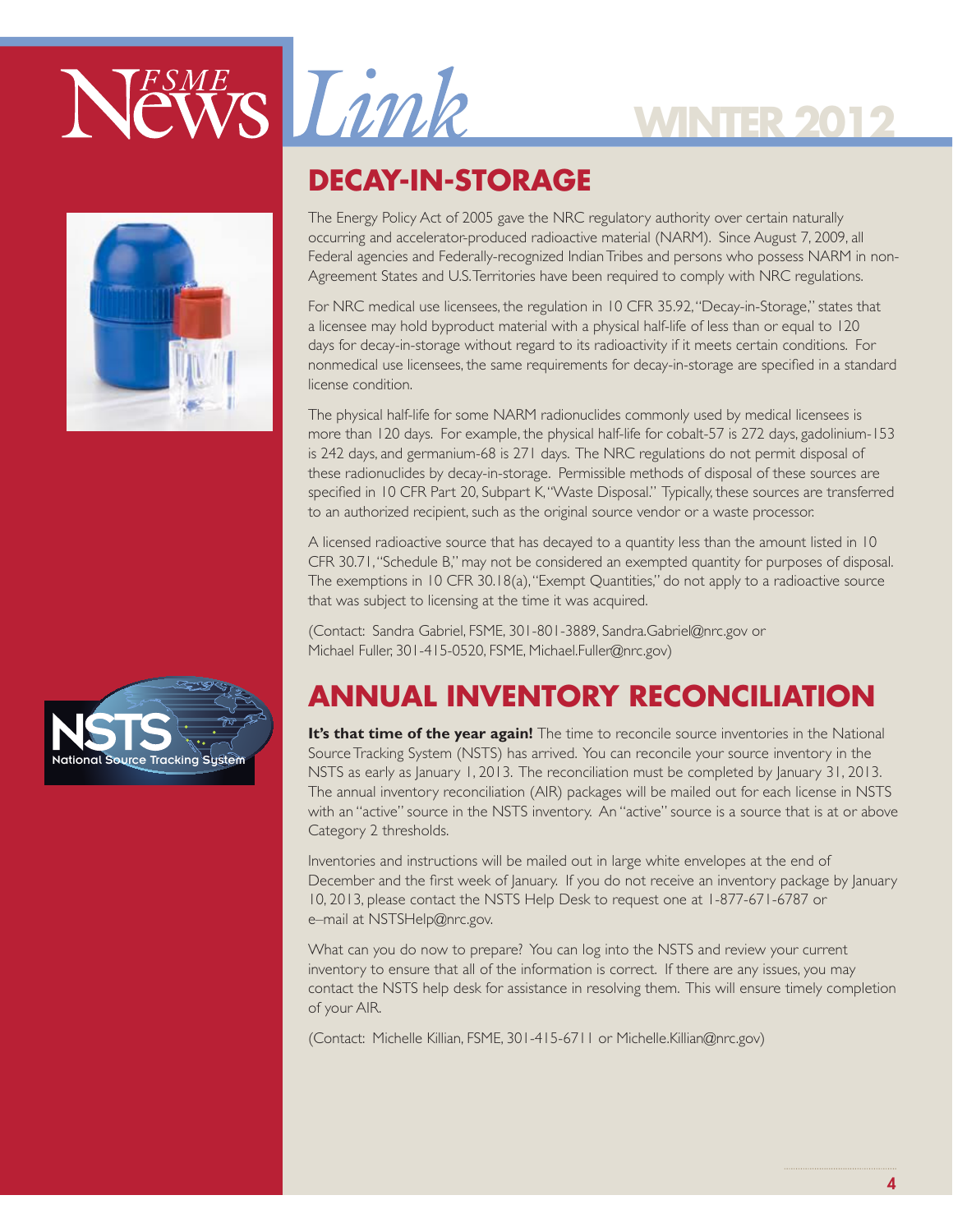

## **SIGNIFICANT ENFORCEMENT ACTIONS**

**WINTER 2012**

The NRC issued significant actions for failure to comply with regulations.

#### **L.E. Gregg Associates (EA-12-108)**

On July 27, 2012, the NRC issued a Notice of Violation to L.E. Gregg Associates for a Severity Level III violation. The violation involved a failure to file NRC Form 241, "Report of Proposed Activities in Non-Agreement States," at least 3 days before engaging in licensed activities within NRC jurisdiction, as required by 10 CFR 150.20(b). Specifically, on December 12–16, 2011, January 5–7, 2012, and February 21–24, 2012, L.E. Gregg Associates, which only holds a Kentucky Agreement State license, used and stored a portable nuclear gauge at temporary jobsites in West Virginia, a non-Agreement State, without obtaining a specific license issued by the NRC or filing NRC Form 241,"Report of Proposed Activities in Non-Agreement States," at least 3 days before engaging in such activity.

#### **Gamma Irradiator Services (EA-12-088)**

On July 11, 2012, the NRC issued a Notice of Violation to Gamma Irradiator Services (GIS) for a Severity Level III violation. The violation involved the failure to limit licensed activities to Category 1 self-shielded irradiators, as required by Condition 9 of GIS's NRC license (37-30850-01). Specifically, on May 2, 2003, February 25, 2005, June 15, 2007, and May 19, 2009, GIS performed maintenance activities on a JL Shepherd Model 81-22 irradiator, which is not a self-shielded (Category I) irradiator but, rather, a panoramic (Category II) irradiator.

#### **American Radiolabeled Chemicals (EA-12-077)**

On June 25, 2012, the NRC issued a Notice of Violation to American Radiolabeled Chemicals for a Severity Level III violation. The violation involved the failure to implement 10 CFR 20.1801, "Security of Stored Material." Specifically, on April 2, 2012, the licensee failed to secure from unauthorized removal or limit access to licensed material stored in a controlled area.

#### **neo-pet, LLC (EA-12-068)**

On June 13, 2012, the NRC issued a Notice of Violation to neo-pet, LLC, a licensee of the State of Ohio, for a Severity Level III violation. The violation involved the failed to adhere to 10 CFR 150.20, "Recognition of Agreement State Licenses." Specifically, on multiple occasions between April 6, 2010, and March 6, 2012, neo-pet, LLC, possessed and used doses of fluorine-18 in Indiana, a non-Agreement State, without filing an NRC Form 241 at least 3 days before engaging in licensed activities in areas of exclusive Federal jurisdiction.

#### **Texas Gamma Ray, LLC (EA-10-102)**

On May 15, 2012, the NRC issued a Confirmatory Order, which was effective immediately, to Texas Gamma Ray, LLC (TGR), to formalize commitments made as a result of an Alternative Dispute Resolution mediation session held on April 23, 2012. The commitments were made as part of a settlement agreement between TGR and the NRC regarding apparent violations of NRC requirements. The agreement resolves the apparent violations involving TGR's failure to: (1) meet two NRC security requirements, and (2) store radioactive material only at a location authorized by its license. Specifically, radioactive material was stored at a facility in Rock Springs, Wyoming, which was not an approved storage location. TGR agreed to a number of corrective actions, including paying a civil penalty of \$7,000, retrieving the licensed material from Wyoming and transferring it to an authorized storage site in Texas, revising internal procedures, requiring the radiation safety officer's approval for storing licensed material, and training all radiographers on the new procedures.



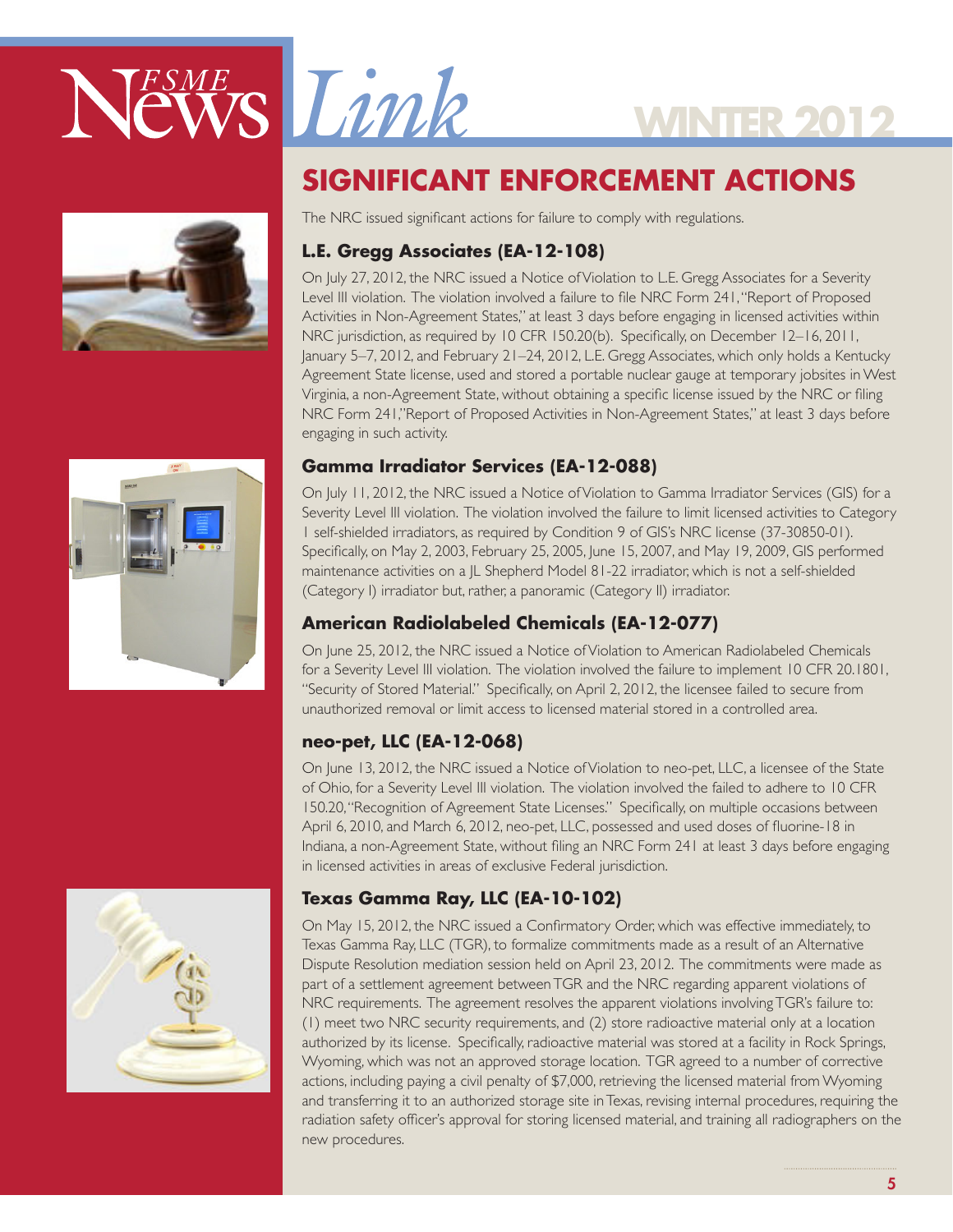

# **WINTER 3**

#### **Flowserve Corporation (EA-12-060)**

On April 30, 2012, the NRC issued a Notice of Violation to Flowserve Corporation for a Severity Level III violation. The violation involved a failure to obtain a specific license for export of reactor components, as required by 10 CFR 110.20, "General License Information." Specifically, in March 2010, Flowserve exported two reactor recirculation pump seal-repair kits, components subject to NRC licensing jurisdiction, to Mexico without obtaining an NRC specific license.

### **MEDICAL**

#### **The Christ Hospital (EA-12-142)**

On August 28, 2012, the NRC issued a Notice of Violation to The Christ Hospital, for a Severity Level III violation. The violation involved the failure to file NRC Form 241 at least 3 days before engaging in licensed activities within NRC jurisdiction, as required by 10 CFR 150.20 (b). Specifically, on multiple occasions between January 2009 and March 8, 2012, The Christ Hospital–Mobile, a licensee of the State of Ohio, possessed and used syringes containing technetium-99m at a temporary job site in Indiana, a non-Agreement State, without first filing an NRC Form-241 with the NRC, at least 3 days before engaging in such activity.

#### **MedStar Georgetown Medical Center (EA-12-085)**

On August 3, 2012, the NRC issued a Notice of Violation to the MedStar Georgetown Medical Center (MGMC), for a Severity Level III violation. The violation involved the licensee's failure to control and maintain constant surveillance of the licensed material in a controlled area as required by 10 CFR 20.1802, "Control of Material Not in Storage." Specifically, between December 13 and 14, 2011, MGMC did not control and maintain constant surveillance of licensed material that was in an unsecured lead shielded container in the high dose-rate remote afterloader procedure room, a controlled area, for approximately 24 to 30 hours.

#### **St. John Macomb-Oakland Hospital, Warren, MI (EA-12-172)**

On October 16, 2012, the NRC issued a Notice of Violation to St. John Macomb-Oakland Hospital for a Severity Level III violation. The violation involved the failure to have written procedures in place that would provide high confidence that each high dose-rate remote afterloader (HDR) brachytherapy administration was in accordance with the written directive as required by 10 CFR Part 35.41(a). Specifically, on July 9, 2012, the licensee's written procedures failed to ensure that the patient's endobronchial catheters were directly connected to the HDR unit such that the brachytherapy administration would occur in accordance with the written directive.

Information about the NRC's enforcement program can be accessed at http://www.nrc.gov/about-nrc/regulatory/enforcement/current.html. Documents related to cases can be accessed through ADAMS at http://www.nrc.gov/reading-rm/adams. html. Help in using ADAMS is available by contacting the NRC Public Document Room staff at 301-415-4737 or 1-800-397-4209 or by sending an e-mail to PDR.Resource@nrc.gov.

(Contact: Michele Burgess, FSME, 301-415-5868 or Michele.Burgess@nrc.gov)